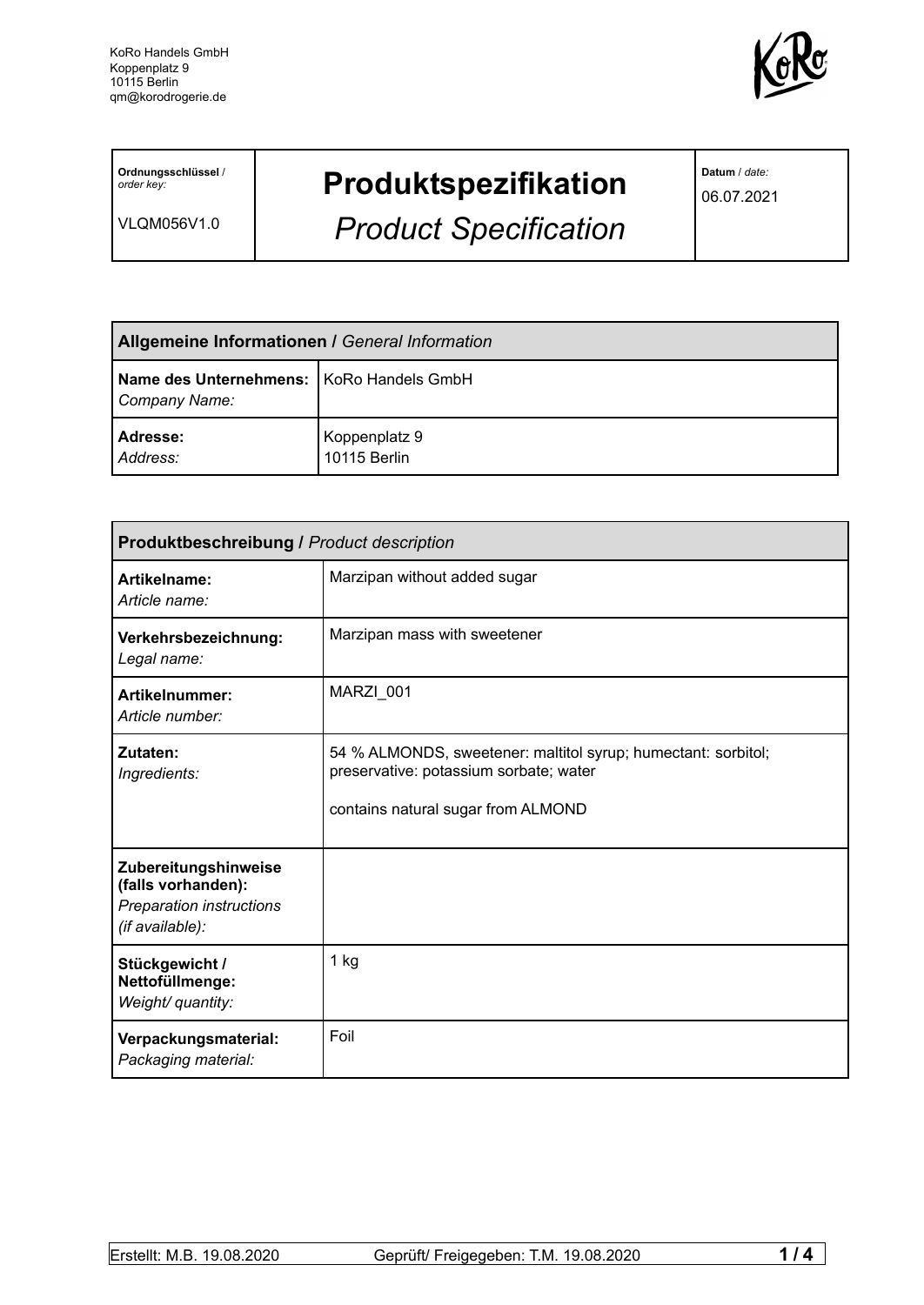

| <b>Produktbeschreibung / Product description</b>               |                                                                                                                                                                                                                                                                                                          |  |
|----------------------------------------------------------------|----------------------------------------------------------------------------------------------------------------------------------------------------------------------------------------------------------------------------------------------------------------------------------------------------------|--|
| <b>Besondere</b><br>Eigenschaften:<br>Special characteristics: | □ bio /organic (Öko-Kontrollstelle / organic control body: _______)<br>$\Box$ fairtrade / fairtrade<br>x vegan / vegan<br>x vegetarisch / vegetarian<br>$\Box$ glutenfrei / glutenfree<br>$\Box$ laktosefrei / lactose-free<br>$\Box$ kosher / kosher<br>$\Box$ halal / halal<br>$\Box$ andere / others: |  |

| Sensorische Beschreibung / Sensorical description |                |  |
|---------------------------------------------------|----------------|--|
| <b>Aussehen / Farbe:</b><br>Appearance / Colour:  | <b>Typical</b> |  |
| Geschmack:<br>Flavour:                            | Like marzipan  |  |
| Geruch:<br>Odour:                                 | Sweet, typical |  |
| Konsistenz:<br>Texture:                           | Characteristic |  |

| Nährwertangaben pro 100 g / Nutritional information per 100 g  |            |           |
|----------------------------------------------------------------|------------|-----------|
| Energie: I Energy value:                                       | 1718 / 410 | kJ / kcal |
| Fett: I Fat:                                                   | 28         | g         |
| Davon gesättigte Fettsäuren: I of which saturated fatty acids: | 2,1        | g         |
| Kohlenhydrate: I Carbohydrates:                                | 41         | g         |
| Davon Zucker: I Of which sugar:                                | 2,5        | g         |
| <b>Ballaststoffe: / Fibre:</b>                                 | 5,6        | g         |
| Eiweiß: / Protein:                                             | 12         | g         |
| Salz: / Salt:                                                  | 0          | g         |
| sonstige Angaben: / other values:                              |            | % NRV*    |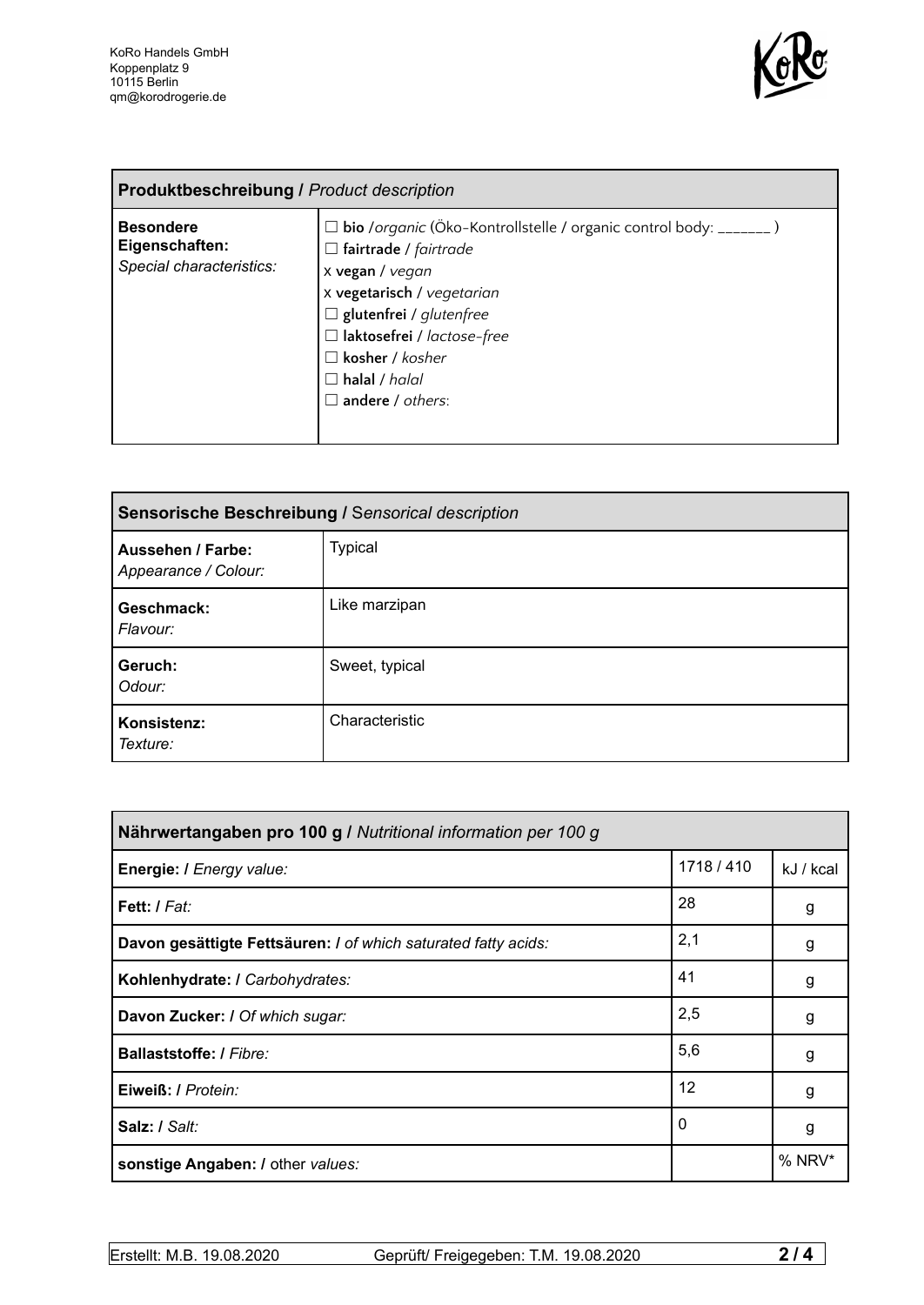

### *\*Nutritional Reference Value according to regulation (EU) Nr. 1169/2011/*

| Lagerung und Haltbarkeit / Storage and Shelf Life                    |                               |  |
|----------------------------------------------------------------------|-------------------------------|--|
| <b>Optimale</b><br>Lagerungsbedingungen:<br>Storage recommendations: | Store in a cool and dry place |  |
| Mindesthaltbarkeit:<br><b>Expected shelf life:</b>                   | 9 months                      |  |

#### **Allergenkennzeichnung gemäß LMIV 1169 / 2011 /** *Allergen Declaration according to EU Regulation 1169 / 2011*

#### **Legende:** *Key*

## *a.* **Allergen ist in der Rezeptur enthalten /** *Allergen contained in recipe*

- *b.* **Risiko der Kreuzkontamination ist möglich /** *Possible risk of cross contamination*
- **c. Allergen ist in der Rezeptur nicht enthalten /** *Allergen not contained in recipe*

|                                                     | a                 | þ | C            |
|-----------------------------------------------------|-------------------|---|--------------|
| Glutenhaltiges Getreide / gluten-containing cereals | $\Box$            |   | X            |
| Krustentiere / Crustaceans:                         | П                 |   | X            |
| Ei / Egg                                            | L.                |   | X            |
| Fisch / Fish                                        | П                 |   | X            |
| Soja / Soy                                          |                   |   | X            |
| Milch (Laktose) / Milk (lactose)                    | П                 |   | X            |
| Erdnüsse / Peanuts                                  | $\vert \ \ \vert$ |   | X            |
| Andere Schalenfrüchte* / Other edible nuts*         | X                 |   | - 1          |
| Sellerie / Celery                                   |                   |   | $\mathsf{x}$ |
| <b>Senf / Mustard</b>                               | $\mathsf{L}$      |   | $\mathsf{x}$ |
| Sesam / Sesame                                      |                   |   | X            |
| Schwefeldioxid und Sulphite / Sulphur dioxide       | $\mathbf{L}$      |   | X            |
| Lupinen / Lupin                                     |                   |   | X            |
| <b>Weichtiere / Molluscs</b>                        |                   |   | X            |